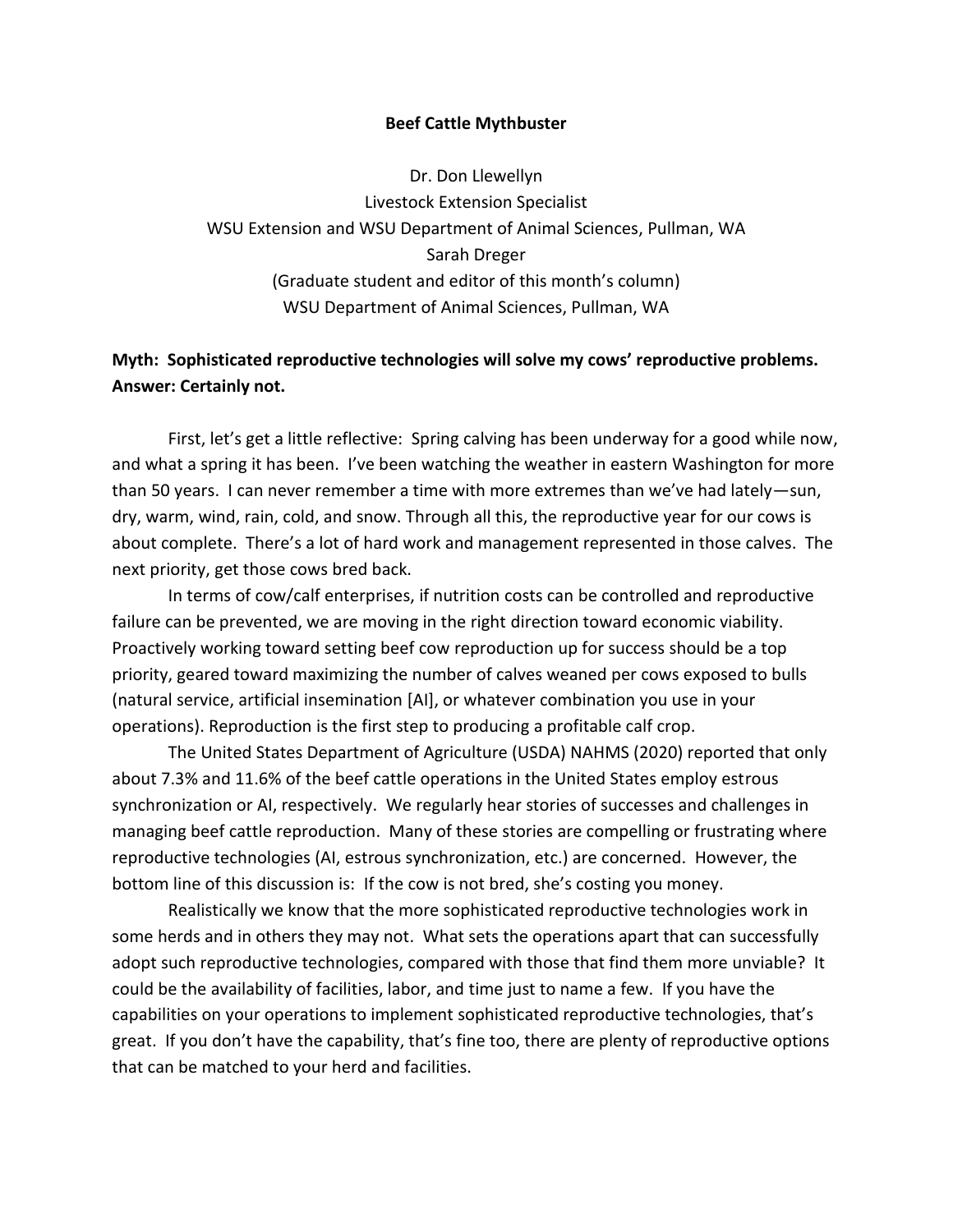It's certainly not the intent of this article to say that reproductive technologies are a necessity for operations to be profitable. Common-sense management can facilitate successful estrous synchronization and AI programs in herds currently using natural service. Clearly, much room for the adoption of estrous synchronization and AI is present in the beef cow world, and when producers feel ready, *then* they can reap significant genetic benefits (i.e. growth, maternal, calving ease, and carcass characteristics [marbling, ribeye area, carcass weight, etc.]).

**Whether using natural service or reproductive technologies, my years of observations have shown several key components that successful producers have in common that set reproduction and the operation up for success. These practices would be essential to achieve for an operation looking to adopt reproductive technologies:**

1) Provide sufficient pre- and post-calving nutrition to the herd (protein, energy, minerals, and vitamins). Research tells us that a timely return to estrous is associated with the body condition score (BCS) of beef cows. Targeting a BCS of 5 (on a 1 to 9) scale at calving is generally about ideal. Likewise, it is essential to be conscious that young cows (i.e., first and second calvers) are at the greatest risk for reproductive failure due to the demands for growth, in addition to lactation. When practical, a little extra care and nutrition for young cows is worth consideration.

2) Many successful programs have worked toward short breeding seasons and therefore short calving seasons. If all the calves arrive in a 60-day window (with a goal of 45 days!), you are setting your cows up for success by allowing plenty of time to breed back so each cow can produce her next calf within 365 days. Short calving seasons also have the added advantage of promoting uniformity of the calf crop, surely that's good at marketing time.

3) Successful producers also have well-thought-out herd health protocols designed in consultation with their veterinarians to support reproduction in their herds. Also, they consider their cows' reproductive state when they are being handled to reduce embryonic loss and other stresses on the cow and calf during gestation. Minimizing stress means healthy cows and calves.

4) Many measures of success exist but maximizing the proportion of calves weaned per cow exposed during the breeding season is essential. Management strategies to improve this can include pregnancy checking and strict criteria for culling to eliminate cows with a propensity for reproductive problems.